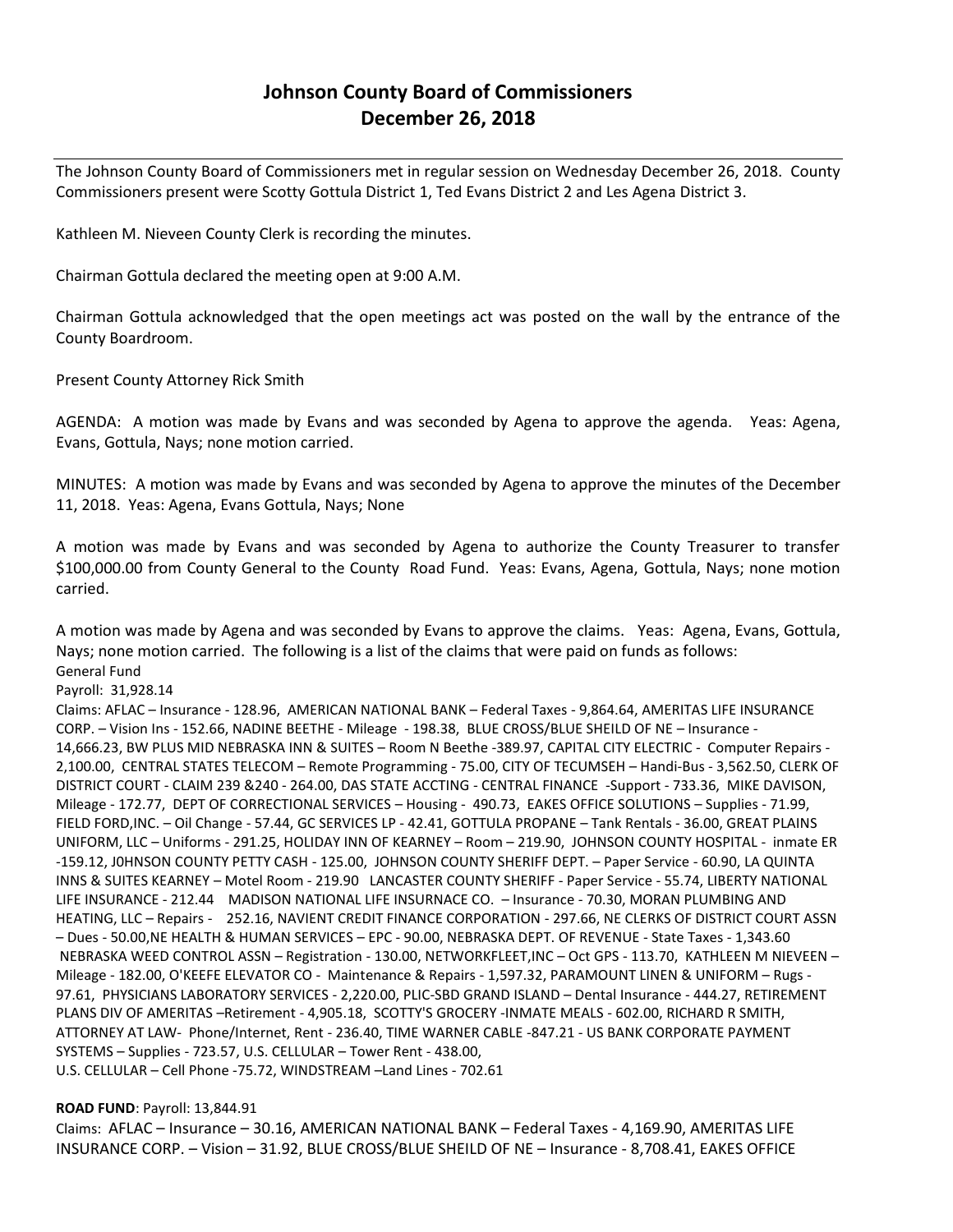SOLUTIONS – Supplies - 106.80, ELK CREEK WELDING & STEEL PROD., INC – Parts - 280.58, G & G OIL - DECEMBER FUEL - 8,157.94 -HUMBOLDT IMPLEMENT CO Skidster Rent - 725.00, J0HNSON COUNTY PETTY CASH FUND - OPPD Cook Barn - 82.24, MAINELLI WAGNER & ASSOCIATES, INC. Consulting - 12,156.08, MARTIN MARIETTA MATERIALS – Rock - 27,465.23 MELLLAGE TRUCK & TRACTOR – Labor - 1,111.50, MICHAEL TODD & COMPANY – PARTS -697.90, SID'S AUTO PARTS – Parts - 742.30,NEBRASKA DEPT. OF REVENUE – State Taxes - 571.58, NEBRASKA PUBLIC POWER- Utilities - 97.16, PARAMOUNT LINEN & UNIFORM - RUGS -23.67, PLIC-SBD GRAND ISLAND Dental, RETIREMENT PLANS DIV OF AMERITAS – Retirement - 2,179.38, SAPP BROTHERS, INC - DEF - 85.80, SENECA SANITATION, Trash P/U - 60.00, T. O. HAAS TIRE – Tires/Repairs -56.60, U.S. CELLULAR – Internet -155.69, VILLLAGE OF STERLING Utilities -12.00, WARRIOR STRUCTURAL INTEGRITY – Inspections - 4,780.00, WASHINGTON NATIONAL INS COMPANY, Insurance 9.25, WINDSTREAM – Phone - 140.43 **INHERITANCE TAX:** 

U.S. CELLULAR – Wi-Fi -16.83 **911 FUND:** JOHNSON COUNTY PETTY CASH FUND - OPPD 911 TOWER - 37.90 **AMBULANCE FUND:** EMS BILLING SERVICES – Contract Billing - 959.39, MATHESON TRI-GAS INC - Oxygen 72.70

A motion was made by Agena and was seconded by Evans to approve Resolution No. 18-18 a Resolution for the completion by the County for the installation of Advance Railroad Warning Signs required by MUTCD. Yeas: Evans, Agena, Gottula, Nays; none motion carried.

A motion was made by Agena and was seconded by Evans to approve Resolution No. 18-19 a Resolution Authorizing the County Board Chair to sign the agreement with the State of Nebraska Dept. of Transportation and the BNSF Railway for the installation of flashing light signals and gates and constant warning circuitry at BNSF Railway at DOT. No. 083300S. Yeas: Evans, Agena, Gottula, Nays ; none motion carried.

A motion was made by Evans, and was seconded by Agena to approve the Supplemental Agreement for Project No. RRX-NFG-49(48) DOT No. 83300S Sterling Southeast BNSF Crossing. Yeas: Evans, Agena, Gottula, Nays; none motion carried.

Highway Supt. Matt Schaardt and Kelly Kuhl were present to give the board an update on current projects.

At 9:15 A.M. the fuel bids were opened and placed on file in the County Clerk's Office. Only one bid from G & G Oil was received. A motion was made by Agena and was seconded by Evans to approve the fuel bid from G & G Oil Company as follows:

Tecumseh Shop: Unleaded with 10% Ethanol \$1.899, Diesel Low Sulfur #1 on road \$2.649, Diesel Low Sulfur \$2.349

Cook, Crab Orchard, Elk Creek and Sterling Shops Diesel Low Sulfur off Road \$2.299, Diesel Low Sulfur #2 off Road \$1.999.

Yeas: Evans, Agena, Gottula, Nays; none motion carried.

A motion was made by Evans and was seconded by Agena to approve the 2019 Mileage rate of \$.58 per mile for use of a personal vehicle, and the rate of \$.61 cents per mile for serving papers by the County Sheriff. Yeas: Evans, Agena, Gottula, Nays; none motion carried.

The board re-scheduled the meeting date from January 22, 2019 to January 23, 2019.

The board acknowledges the County Sheriff's Office balance sheet as of November 30, 2018.

The bids for Scrap Tire Clean up were opened at 9:30 A.M. and placed on file in the County Clerk's Office. Bids were received from The Tire Cutters Inc., Butler County Landfill Inc. and Champlin Tire recycling Inc. All bids were opened and reviewed by the Board. A motion was made by Evans, and was seconded by Agena to approve